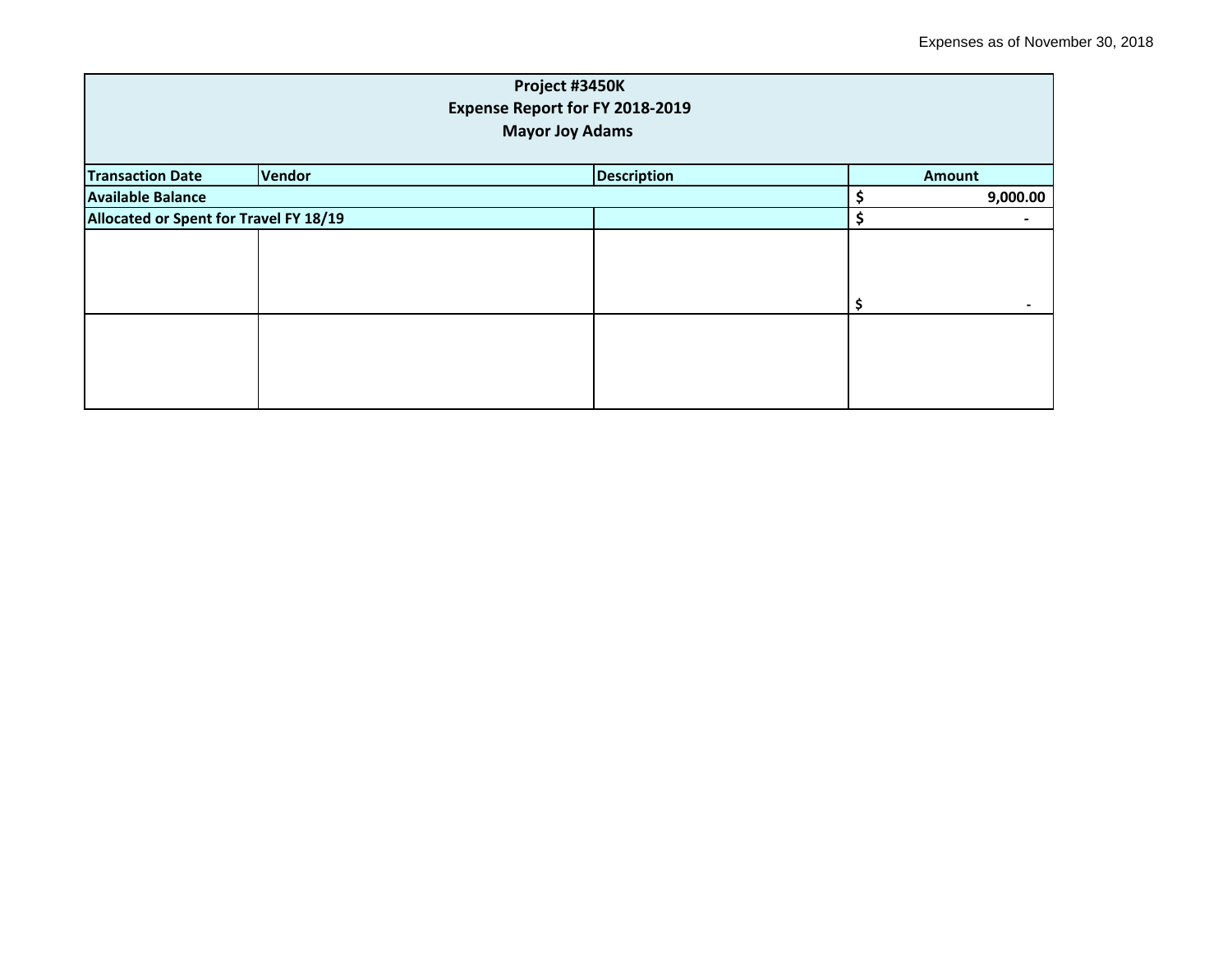| Project #3450L<br><b>Expense Report for FY 2018-2019</b><br>Vice Mayor Sabrina Javellana |        |                    |  |               |  |
|------------------------------------------------------------------------------------------|--------|--------------------|--|---------------|--|
| <b>Transaction Date</b>                                                                  | Vendor | <b>Description</b> |  | <b>Amount</b> |  |
| <b>Available Balance</b>                                                                 |        |                    |  | 9,000.00      |  |
| Allocated or Spent for Travel FY 18/19                                                   |        |                    |  |               |  |
|                                                                                          |        |                    |  |               |  |
|                                                                                          |        |                    |  |               |  |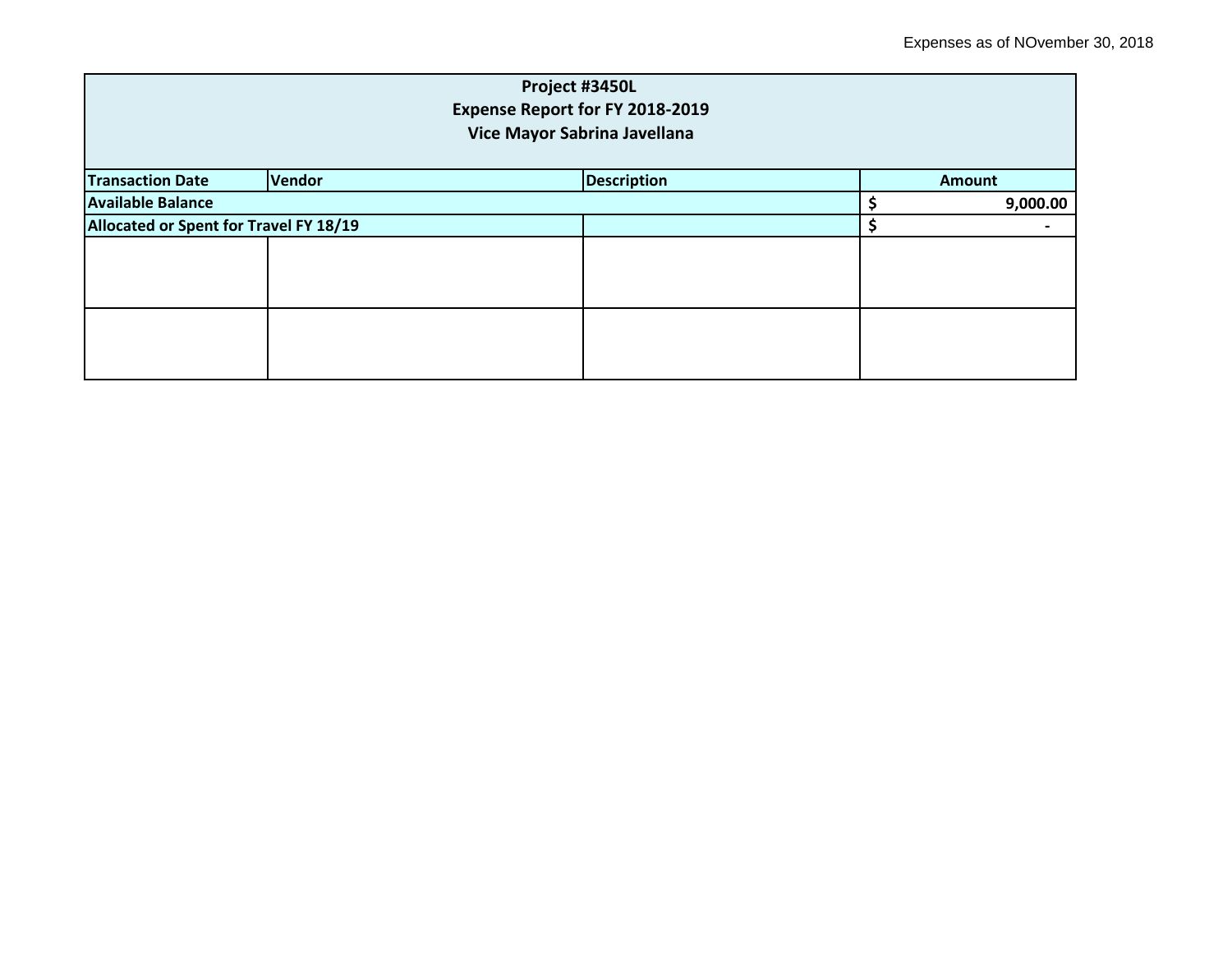| Project #3450J<br><b>Expense Report for FY 2018-2019</b><br><b>Commissioner Mike Butler</b> |        |                    |  |                          |  |  |
|---------------------------------------------------------------------------------------------|--------|--------------------|--|--------------------------|--|--|
| <b>Transaction Date</b>                                                                     | Vendor | <b>Description</b> |  | <b>Amount</b>            |  |  |
| <b>Available Balance</b>                                                                    |        |                    |  | 9,000.00                 |  |  |
| Allocated or Spent for Travel FY 18/19                                                      |        |                    |  | $\overline{\phantom{0}}$ |  |  |
|                                                                                             |        |                    |  |                          |  |  |
|                                                                                             |        |                    |  |                          |  |  |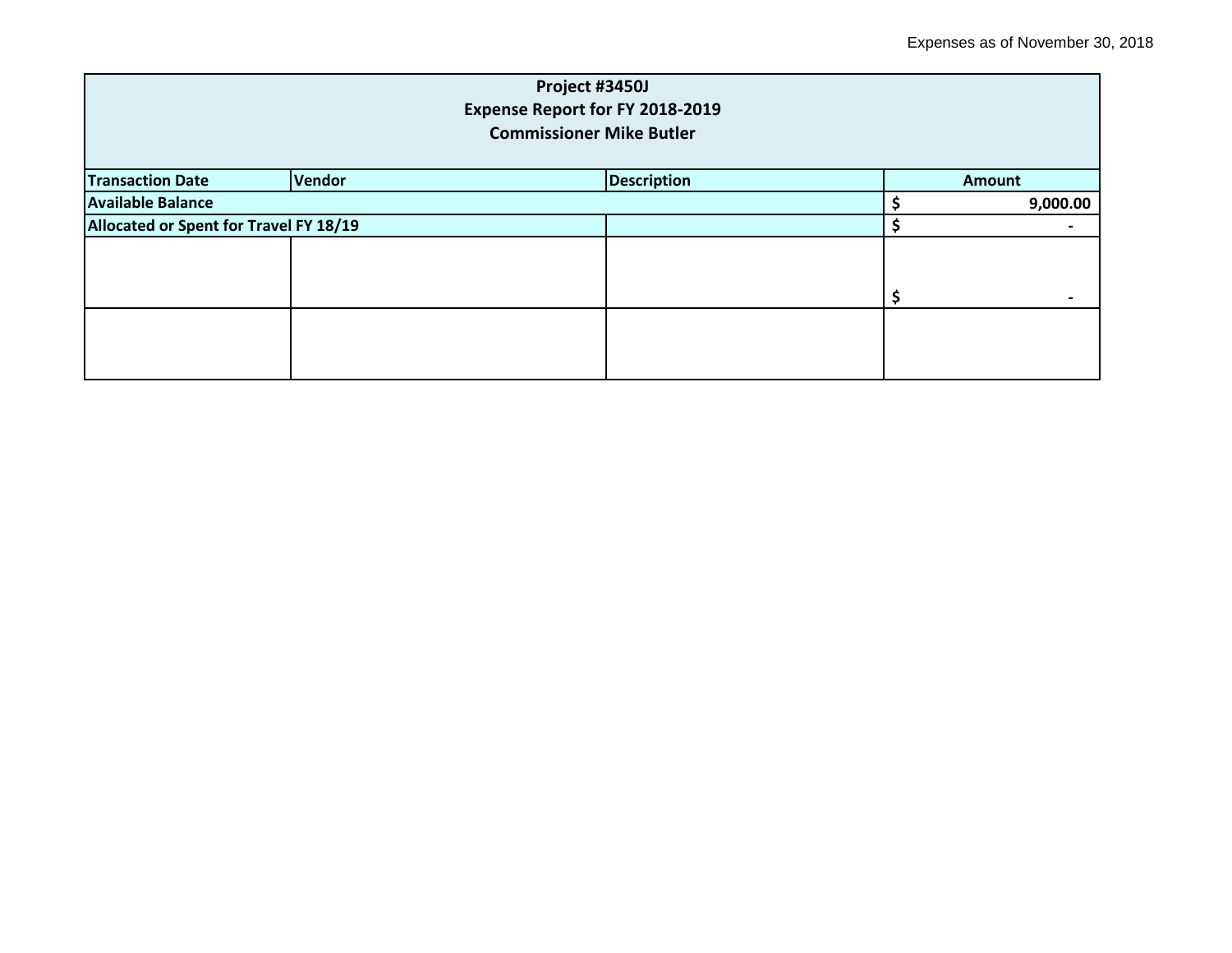| Project #3450E<br>Expense Report for FY 2018-2019<br><b>Commissioner Michele Lazarow</b> |        |                    |  |               |  |
|------------------------------------------------------------------------------------------|--------|--------------------|--|---------------|--|
| <b>Transaction Date</b>                                                                  | Vendor | <b>Description</b> |  | <b>Amount</b> |  |
| <b>Available Balance</b>                                                                 |        |                    |  | 9,000.00      |  |
| Allocated or Spent for Travel FY 18/19                                                   |        |                    |  |               |  |
|                                                                                          |        |                    |  |               |  |
|                                                                                          |        |                    |  |               |  |
|                                                                                          |        |                    |  |               |  |
|                                                                                          |        |                    |  |               |  |